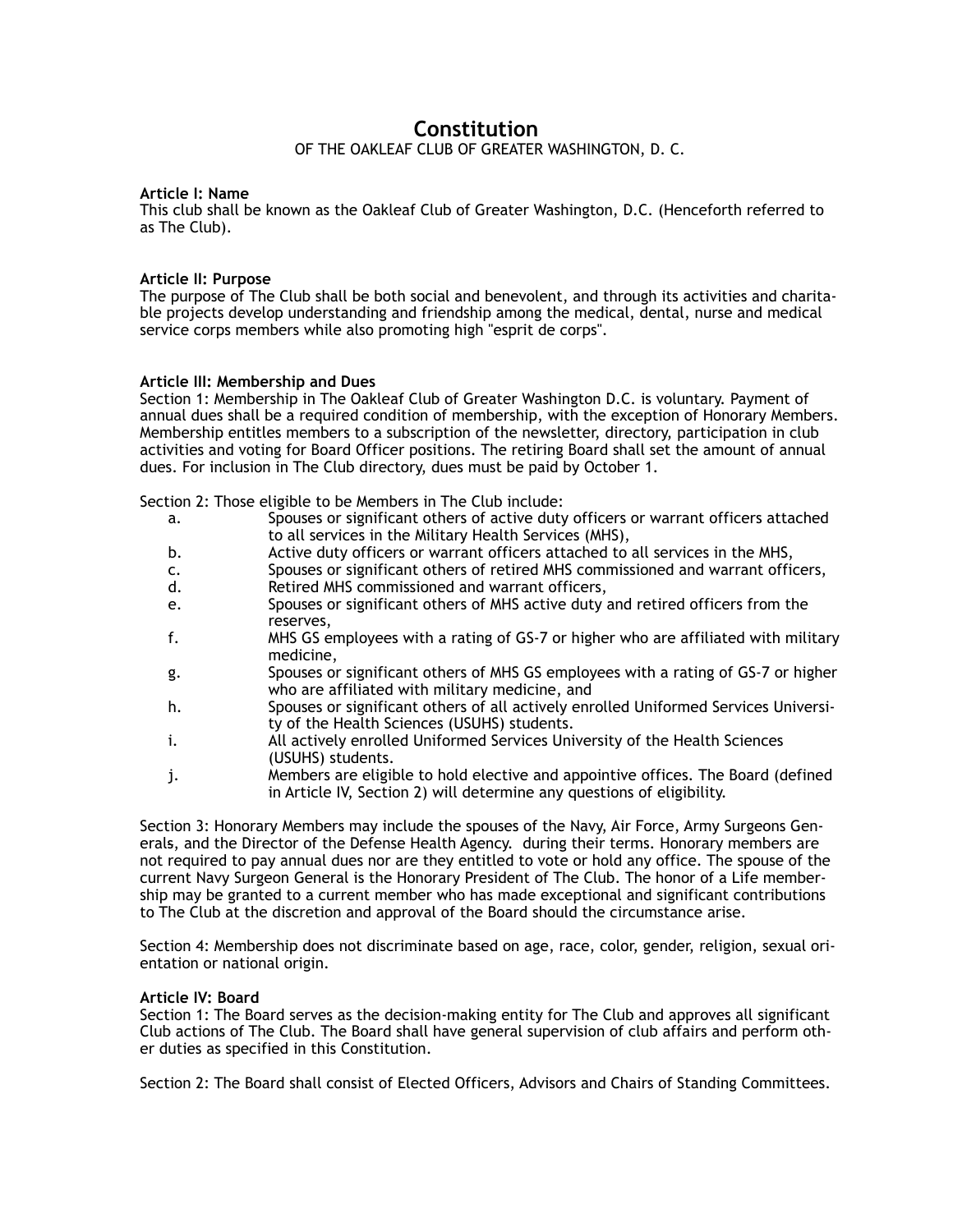Section 3: The Flag Officer spouses of the Surgeon General; **Chiefs** of Medical, Dental, Nurse, Medical Service Corps, the Defense Health Agency and National Capital Region; the Medical Officer of the Marine Corps; and the spouse of the Commanding Officers of Naval Support Activity-Bethesda of the Walter Reed National Military Medical Center (WRNMMC), or their designated representatives, are invited to be non-voting Advisors to The Club.

Section 4: The Executive Board consists of the Honorary President and Elected Officers. The Executive Board shall approve all disbursements that exceed the amounts approved during the annual budgeting process.

Section 5: Each Board member shall have only one vote, even if one person holds more than one office/position. Co-officers will each have one vote.

Section 6: The Board shall meet monthly, August through June, unless otherwise directed by the Board. The June Board Meeting shall serve as the turnover Board meeting if the installation has occurred.

Section 7: A vote may be held when a majority (at least  $\frac{1}{2}$ ) of Executive Board members are present and decisions shall be made by a majority vote of those present.

Section 8: The President may call special meetings of the Board. No business may be transacted except that mentioned at the call of the special meeting. Electronic Board meetings are permissible if sufficient notice has been given. Eligible voting members are permitted to render a vote via e-mail, as long as sufficient information has been provided.

Section 9: Board Members general duties:

- a. Shall make reports in writing and orally at each Board meeting.
- b. Retain records for a period of 3 years, the current year and two previous, to turn over to his/her successor. Records may be electronic.
- c. Shall submit current operating procedures to his/her successor and The Club archives. Final reports are due at the turnover meeting held in June or after the installation.
- d. Shall submit all receipts for reimbursement to the Treasurer within 30 days of the bill's date and keep the Treasurer informed of any debts contracted on behalf of The Club.
- e. May appoint as many assistants as required.
- f. All Board members shall turn in records, publication, and updated job descriptions to his/her successor. If there is not a successor, then they shall go to the President at the turnover function.
- g. Shall submit regular and timely contributions to the newsletter as applicable.

## **Article V: Elected Officers**

Section 1: Elected Officers of The Club

- a. The elected officers of The Club shall be President, Vice President, Vice President of Retired Military Medicine, The Vice President of Uniformed Services University of the Health Sciences (USUHS), Program Officer, Communications Officer, Secretary, Treasurer, Historian, Parliamentarian and Advancement Officer.
- b. Officers shall be elected annually by the members to hold office for a period of one year.
- c. The term of elected officers shall coincide with The Club's fiscal year. All vacancies shall be filled by appointment of the President, with the concurrence of the Executive Board (defined in Article IV, Section 4).
- d. An officer may succeed him or herself for a consecutive year but must still place their name on the ballot.
- e. An officer may serve no more than three consecutive terms with the exception of the President and Treasurer who can serve no more than two consecutive terms.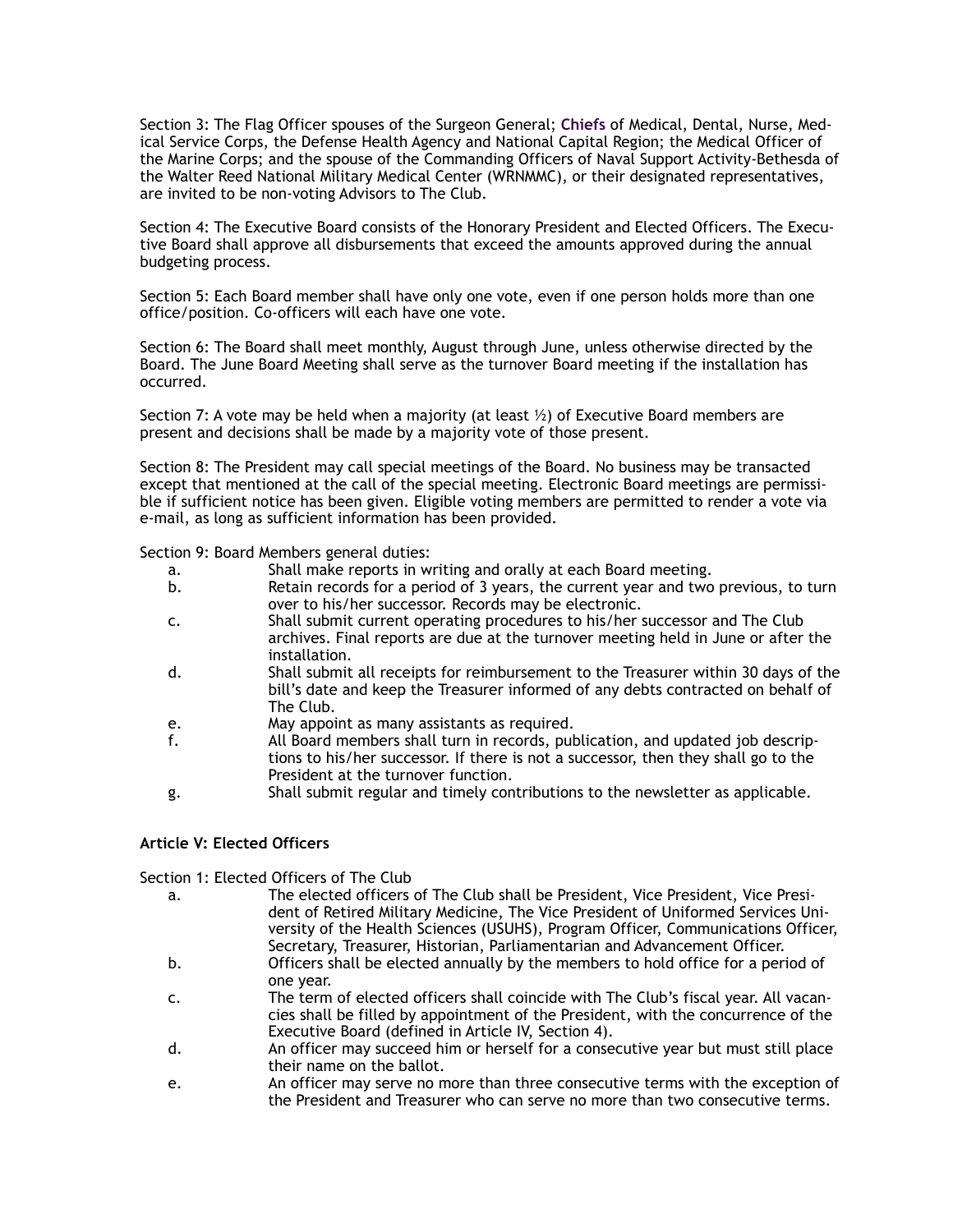- f. The President of The Club should be the spouse of an active duty officer.
- g. Co-Vice Presidents are permissible.

## Section 2: Duties of the Officers

The President

- 1. Shall establish, with the assistance and advice of the Board, the board policies and principles deemed necessary to carry out the objectives of The Club.
- 2. Shall set the agenda and preside at all meetings of The Club and the Board, appoint a chairman to each Standing or Special Committee, fill vacancies, and serve as the ex officio member of all committees except the Nomination Committee.
- 3. Shall see that major decisions made by the Board are published in the newsletter.
- 4. The President of The Club will consult with and seek the advice of the Advisors.<br>5. Shall propose an annual Operations budget in consultation with the Treasurer.
	- 5. Shall propose an annual Operations budget in consultation with the Treasurer.

The Vice President (V.P.)<br>1. As deputy

- As deputy to the President, shall carry out the duties entrusted to her/him by the President. In the absence or resignation of the President, shall assume the duties of the President until such time as the new President is elected.
- 2. Shall be responsible for membership and the directory.
- 3. Membership
	- a. Collect all dues and coordinate with the Treasurer in a timely manner. b. Maintain and be responsible for a current file of paid membership. An alphabetical master list shall be available to the President upon request.
	- c. Maintain and be responsible for current email lists in both the Gmail account and the Evite account.
- 4. Directory
	- a. Shall publish a yearly directory.
	- b. Shall be responsible for delivery of directory to the membership.
	- c. Shall be responsible for announcing the new members in the subsequent month's newsletter.
- 5. Co-Vice Presidents may be appointed by the President to help fulfill these duties. Each V.P. is part of the Executive Board and each V.P. has one vote.

The Vice President of Retired Military Medical Health Services

- 1. Shall be a spouse of a retired former member of the MHS or actual retired member of the MHS.
- 2. Shall act as a liaison between The Club and the retired MHS spouses.
- 3. Shall act as organizer of Annual Retired Luncheon/Dinner.
- 4. Shall plan monthly events for retirees, based upon interest from membership.

The Vice President of Uniformed Services University of the Health Sciences (USUHS)

- 1. Two members shall share this position. At least one shall be a current student or a spouse of a current USUHS student and one may be a former student or a spouse of former USUHS student. Each V.P. is part of the Executive Board and each V.P. has one vote.
- 2. Shall act as a liaison between The Club and members affiliated with USUHS.
- 3. Shall act as organizer of USUHS Spouse Orientation Event and other USUHS specific events.
- 4. Shall plan USUHS specific events, based upon interest from membership.

The Program Officer

- 1. Shall coordinate the Annual Welcome Reception, Holiday Luncheon and Spring Election Luncheon. Additional committees may be formed to assist with planning these events.
- 2. Shall plan monthly social and informational events that appeal to members.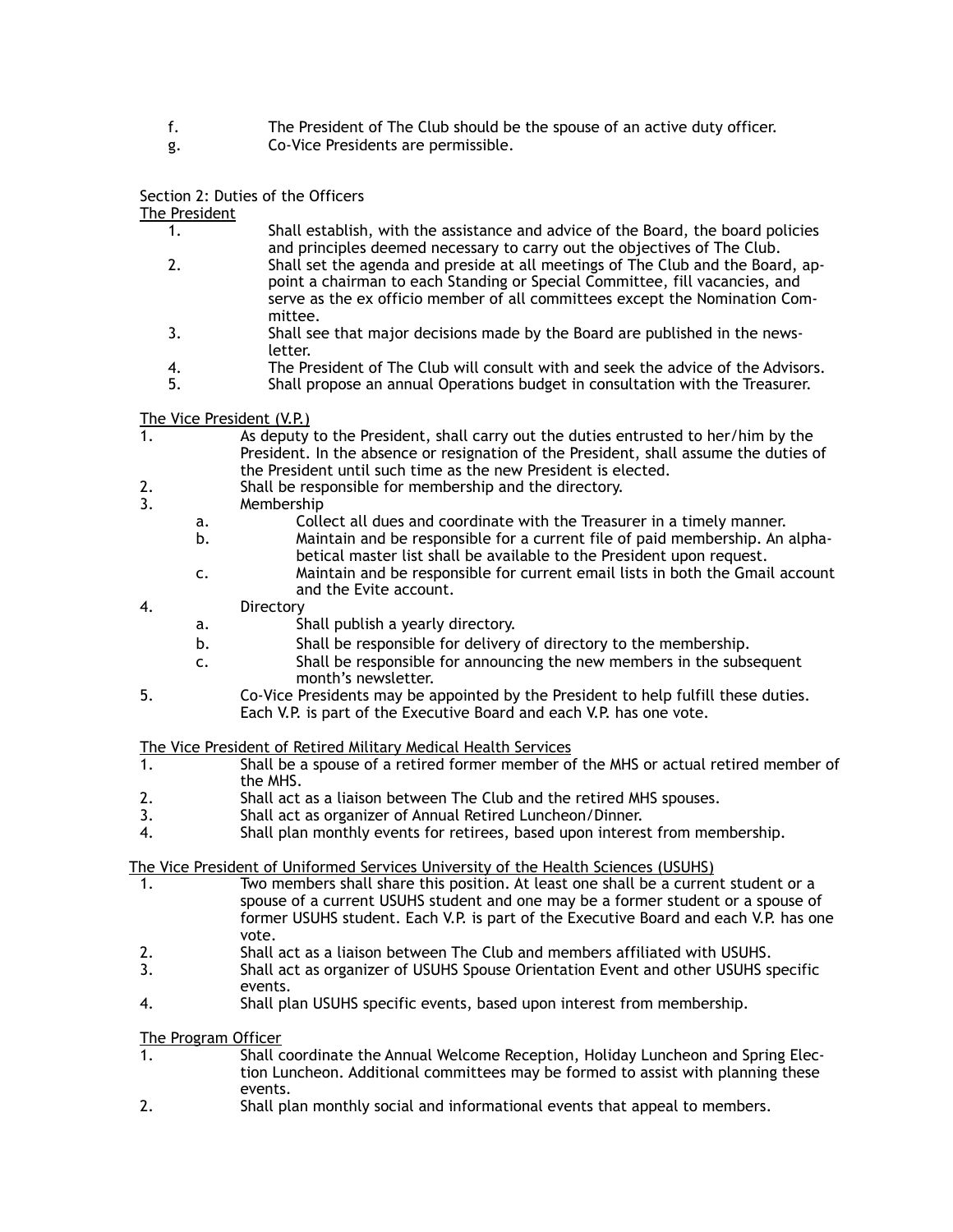- 3. Shall act as Walter Reed National Military Medical Center Liaison and will coordinate Oakleaf's involvement with WRNMMC command-wide events. Will attend planning meetings as required.
- 4. Shall coordinate with committee chairs.
- 5. Co-Program Officers may be appointed by the President to help fulfill these duties. They may sit on the Board and each have a vote.

The Communications Officer

- 1. Shall be responsible for the newsletter and website.
- 2. Newsletter
	- a. Shall set a monthly submission deadline.
		- b. Shall be responsible for the publishing of the Stethoscope.
	- c. Shall be responsible for printing and distribution of the newsletter
- 3. Webmaster
	- a. Shall be responsible for maintenance of the Oakleaf website, and related communication media.
- 4. Shall be responsible for all publicity and promotional materials.
- 5. Co-Communication Officers may be appointed by the President to help fulfill these duties. They may sit on the Board and have a vote.

## The Secretary

- 1. Shall keep all board and general meetings minutes.
- 2. Shall conduct club correspondence and send appropriate greetings and thank-you notes for donations.
- 3. Shall update the donor log.

## The Treasurer

- 1. Shall have charge and custody of and be responsible for all funds of The Club
- 2. Shall pay all bills of indebtedness of The Club.
- 3. Shall maintain a record of The Club's financial transactions.
- 4. Shall give a report of expenditures and balance in the Treasury at Board meetings.<br>5. Shall present the financial records for his/her term in office at the close of The
- 5. Shall present the financial records for his/her term in office at the close of The Club's fiscal year for reconciliation by an accountant approved by the Board. The
- incoming Treasurer shall receive a copy of this reconciliation.
- 6. Shall perform annual IRS correspondence (form 990) additional forms may be required.
- 7. Shall perform annual State correspondence with the Comptroller of Maryland (form COF-85 and Maryland Personal Property Form) as required.
- 8. Shall submit an annual report.
- 9. Shall retain all financial records for a period of 3 years from the date the return is filed.
- 10. Shall prepare the overall annual budget.

## The Historian

- 1. Shall maintain a record of The Clubs' activities with photographs.
- 2. Shall maintain Official Documents of The Club, or know where they are stored.
- 3. Responsible for updating yearly the History Section of the Oakleaf Directory.

## The Parliamentarian

- 1. Shall have official custody of the records pertinent to the Constitution and Standing Rules.
- 2. Shall chair and appoint the Nominating Committee (defined in Article VI, Section 1).
- 3. Shall form a committee to review by-laws when deemed necessary.
- 4. Shall nominate a new President for election in the event of the current President's resignation.
- 5. If able, the past President should serve as Parliamentarian. The President shall appoint a Parliamentarian if the outgoing President is unable to serve.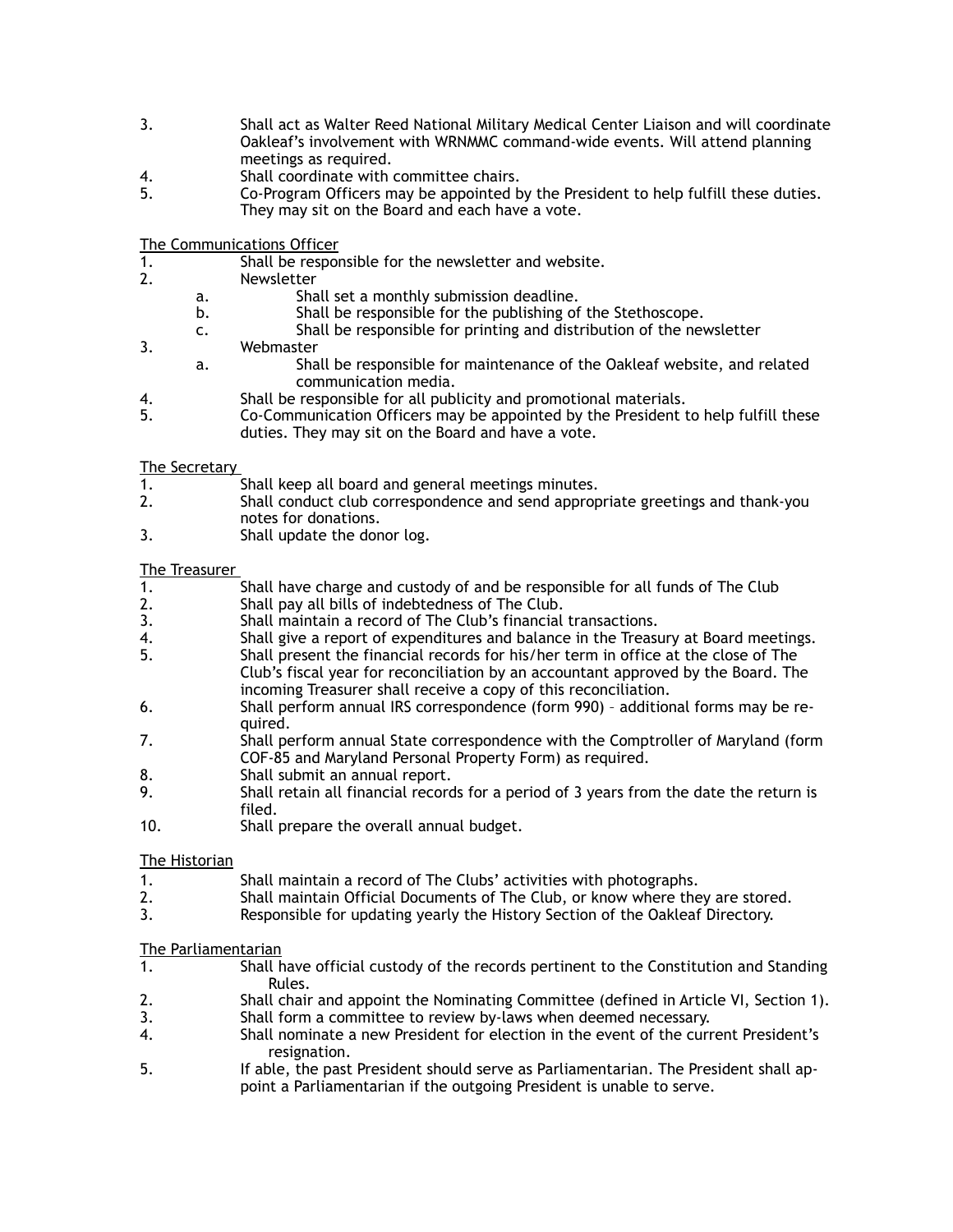The Advancement Officer

- 1. Shall promote charitable giving among Oakleaf membership, friends and family, and the general public.
- 2. Shall lead an Advancement Committee of Oakleaf members interested in supporting philanthropic efforts.
- 3. Shall coordinate and mail out the End-of-Year Giving Campaign in cooperation with the President.
- 4. Shall submit all donations to the Secretary and Treasurer for tracking and thank-you note/tax purposes.

### **Article VI: Nominations and Elections**

Section 1: In January, the Parliamentarian will appoint a Nomination Committee of five members, serve as the committee's chair, give instructions in procedure, and serve as a non-voting member.

Section 2: A form for nominations shall be printed in the newsletter no later than the February issue. The committee shall draw up a slate of officers from the nominations submitted. Upon approval by the Board, the proposed slate shall be published in the March newsletter. Candidates for positions remaining open after the spring election shall be proposed by the President and confirmed with a vote by the Board.

Section 3: After publication of the slate, nominations may be taken by mail, e-mail, phone or from the floor at the spring function. The nominee must give prior consent to add his/her name to the slate.

Section 4: Elections shall be held at the spring function. A majority vote of those members present shall constitute an election. The elected officers shall be installed at the June function or Board meeting.

## **Article VII: Club Funds**

Section 1: The General Operational Fund shall consist of all monies raised from annual dues or donations not designated for specific committee funds.

Section 2: The Benevolence Fund is composed of General Benevolence and the Wounded Warrior Fund. The Funds shall consist of all monies received from benevolence fund-raising activities.

Section 3: Each officer and committee chair shall prepare a proposed budget for any expense categories controlled and submit it to the Treasurer in May. They shall also submit any expenses to the Treasurer each month.

Section 4: The Executive Board will approve a budget in June.

Section 5: The Treehouse, Sunshine, and USUHS Funds shall consist of monies allocated from the General Operational Fund on an annual basis.

Section 6: The Books 4 Kids, Fisher House and Mary Jane Sanford Funds shall consist of all monies received from fundraising activities for the individual respective funds and unsolicited donations. The Funds may also consist of monies allocated from the General Operational Fund on a periodic basis, as approved by the Board.

Section 7: The Oakleaf Club is a social and benevolent, non-profit organization. It is exempt from Federal and State Income Taxes under 501 (c) (3) of the Internal Revenue Code. Net profits gained from Benevolence fund-raising activities or unsolicited donations can only be used for charitable purposes to military-oriented non-profit organizations, support of identified needs at WRNMMC, and support of Oakleaf's Wounded Warrior Fund. Operating expenses incurred in any benevolence fundraising activities may be advanced from the General Operating Fund, but shall be deducted from the gross receipts and returned to the general fund.

Section 8: To cover club expenses through the summer months, the retiring Board shall leave a min-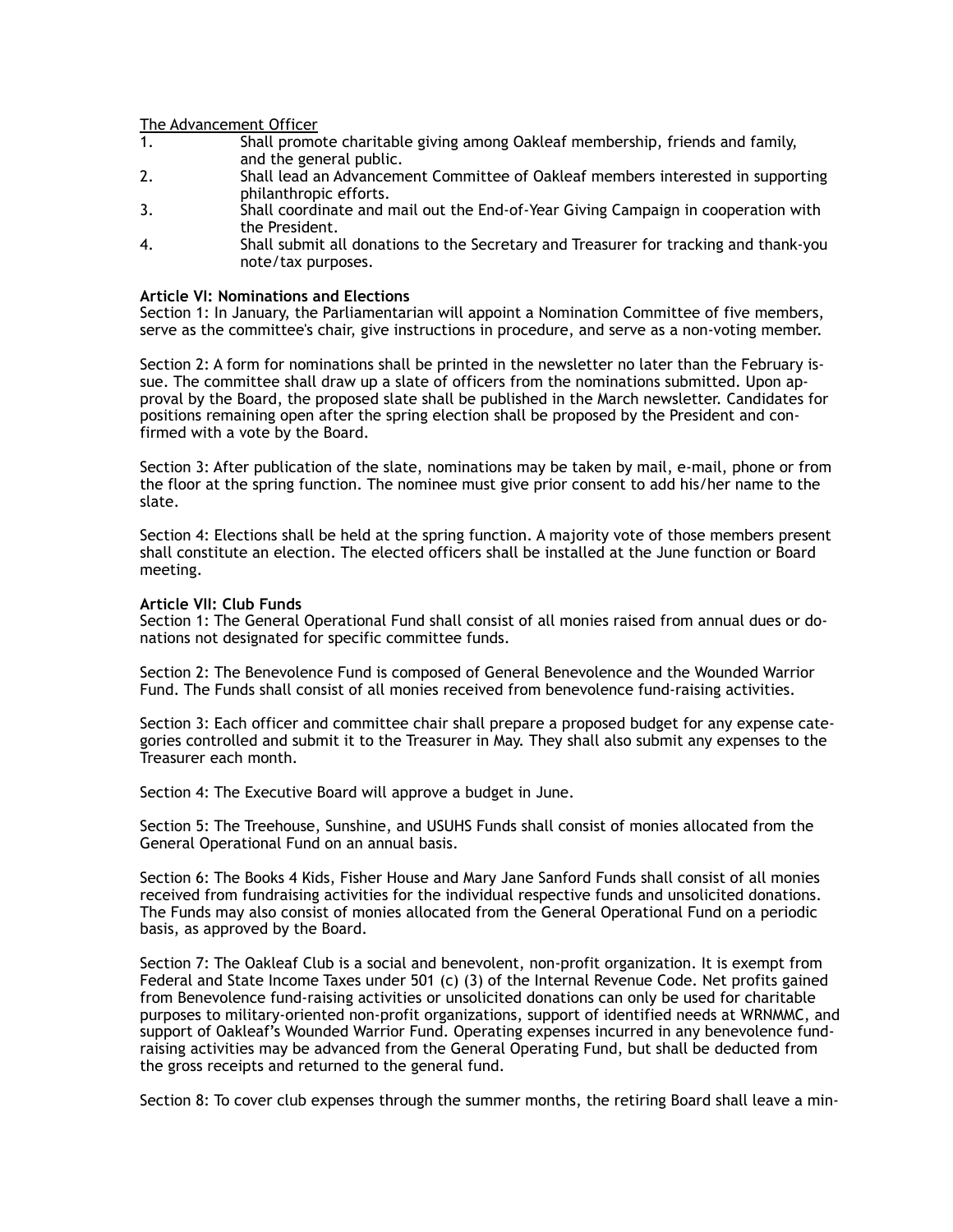imum amount of \$1,000 in both the General Operating Fund and Benevolence Fund at the end of each club fiscal year. The Club's fiscal year runs from July 1 to June 30.

Section 9: A committee of three individuals, including the President and at least one individual who is not a signer on the bank account or is not a debit-card holder, shall review The Club's accounts annually.

Section 10: If and when a PayPal account is maintained, if the balance reaches \$100, the total balance shall be transferred to the Oakleaf Navy Federal Account.

### **Article VIII: Amendments**

At the instigation of the Board, this Constitution may be amended at any board meeting by a twothirds vote of all members present, provided that changes have been drafted and distributed to the entire membership in advance.

### **Article IX: Procedures for Disbanding**

Section 1: Should dissolution of become necessary, due notice shall be given to all members in advance, and dissolution may take place upon a two-thirds vote of all members present at a board meeting.

Section 2: Any funds contained in the treasury will be used to satisfy outstanding debts, liabilities, and obligations of The Club. Any remaining funds shall be donated to military-oriented nonprofit organizations (charities).

#### **Article X: Parliamentary Authority**

The rules in the current edition of Robert's Rules of Order, Newly Revised govern The Club where they are applicable and where they do not conflict with the Constitution or any special rules of order The Club may adopt.

#### **STANDING RULES**

1. These Standing Rules may be changed at any Board meeting by a majority vote of those present and eligible to vote.

2. No refunds will be given for function reservations not cancelled by the announced deadline. These monies will be placed in the General Fund.

3. Requests for contributions received from non-profit organizations are referred to the Benevolence Committee. They will make recommendations for the expenditures of non-budgeted amounts to the Board at the next meeting.

4. At Board meetings of The Club, the agenda shall consist of reading, correction, and approval of the minutes, treasurer's report, Board member reports, standing committee reports, special committee reports, Advisor reports/comments, unfinished business, new business, and announcements.

5. Any club member may attend a Board meeting. However, non-board members may not introduce any items of business without prior approval of the President, nor will they have a vote.

6. In the event of inclement weather, all club activities will shall be postponed, cancelled, or moved to a virtual forum. However, the deadline for newsletter submissions will remain as designated by the newsletter editor.